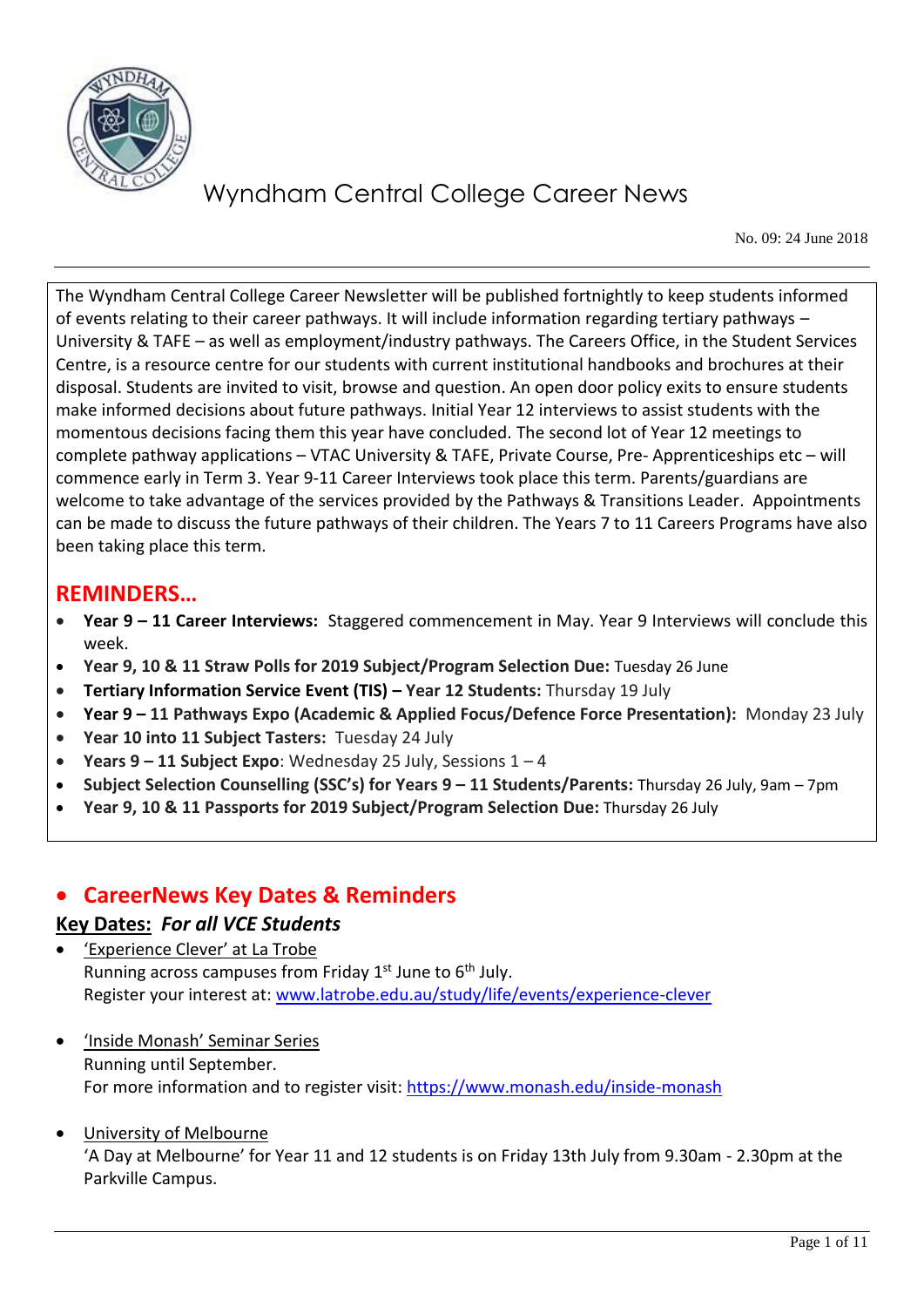

No. 09: 24 June 2018

[https://futurestudents.unimelb.edu.au/explore/events/victoria\\_and\\_interstate/victoria/a-day-at](https://futurestudents.unimelb.edu.au/explore/events/victoria_and_interstate/victoria/a-day-at-melbourne)[melbourne](https://futurestudents.unimelb.edu.au/explore/events/victoria_and_interstate/victoria/a-day-at-melbourne)

- Federation University 'VCE Study Days' When:  $3$ rd –  $5<sup>th</sup>$  July. For details visit: [https://federation.edu.au/future-students/study-at-feduni/information-sessions-and-events/vce](https://federation.edu.au/future-students/study-at-feduni/information-sessions-and-events/vce-study-skills-day)[study-skills-day](https://federation.edu.au/future-students/study-at-feduni/information-sessions-and-events/vce-study-skills-day)
- July ACU Experience Days [http://www.acu.edu.au/student\\_experience/student\\_life/experience\\_uni\\_before\\_you\\_start/university](http://www.acu.edu.au/student_experience/student_life/experience_uni_before_you_start/university_experience) experience

#### **Key Dates:** *For all Students*

'A Day in the Life' career exploration days at Box Hill Institute For further information visit: [https://www.eventbrite.com.au/e/a-day-in-the-life-of-a-creative-artist](https://www.eventbrite.com.au/e/a-day-in-the-life-of-a-creative-artist-tickets-44005271953)[tickets-44005271953](https://www.eventbrite.com.au/e/a-day-in-the-life-of-a-creative-artist-tickets-44005271953)

'DeakInspire'

A July event specially designed to inspire, motivate and engage students in Years 10, 11 and 12 at Deakin University Melbourne 3rd July and Geelong 5th July.

<http://www.deakin.edu.au/about-deakin/events/deakinspire>

Health Information Sessions at Deakin During July, learn about placements, study tours, online resources, and Deakin's facilities. To find out more visit:<http://www.deakin.edu.au/health/health-events>

Science Experience 2018

A 3-4-day nationwide STEM outreach program for Year 9 & 10 students. The next program in Victoria is at Federation University Ballarat on 2<sup>nd</sup> – 4<sup>th</sup> July. Visit:<https://www.scienceexperience.com.au/documents/item/4>

#### **Reminders:** *For all VCE Students*

Melbourne Career Expo When: Friday 20<sup>th</sup> to Sunday 22<sup>nd</sup> July For further details, visit:<http://www.careerexpo.com.au/attend/event-details>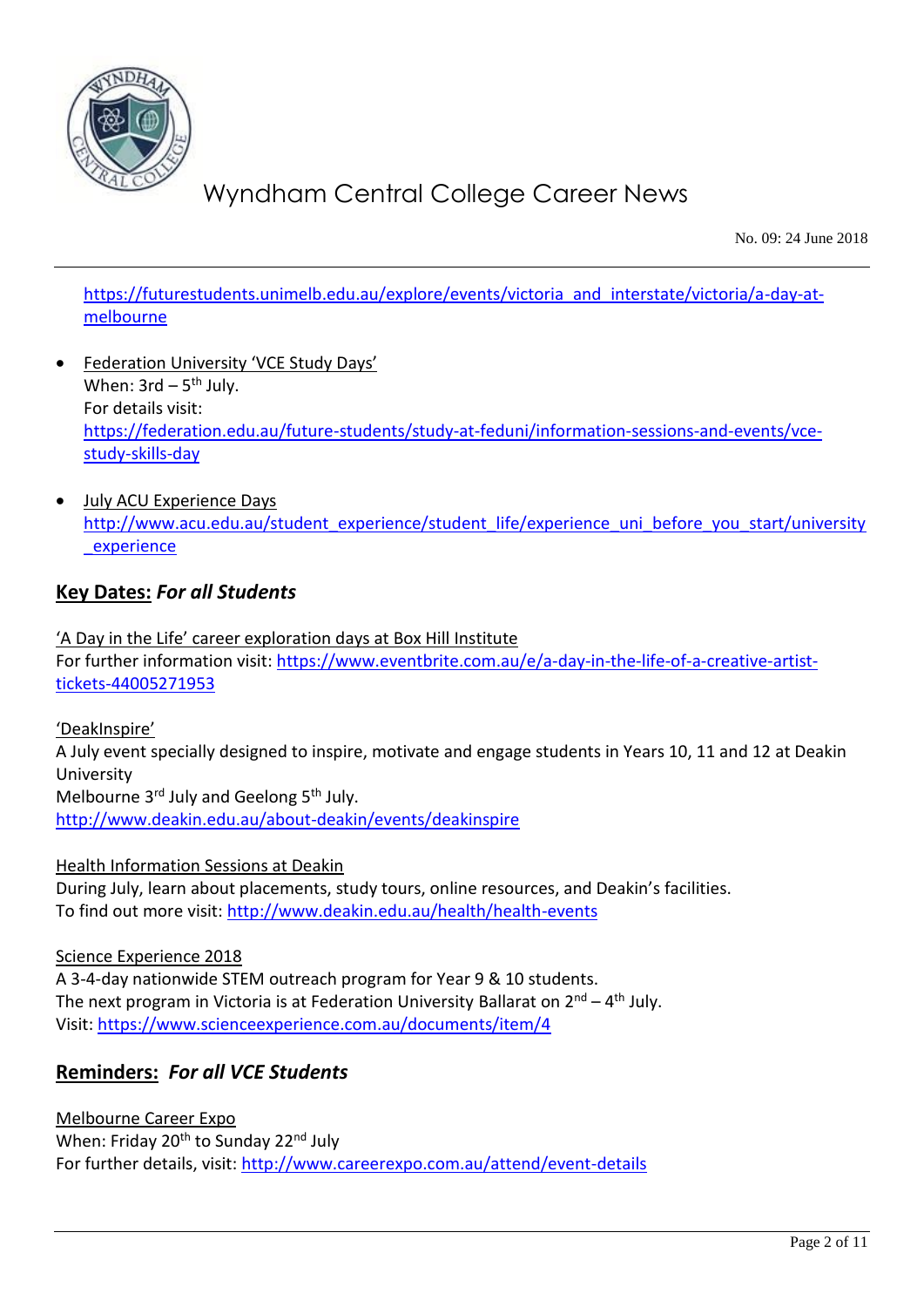

No. 09: 24 June 2018

Western Victorian Careers Expo When: Tuesday 26th June Time: 9.30am – 2.00pm Where: Wimmera Events Centre, Longerenong (near Horsham) <http://wimmeracareerexpo.com/>

Community Achiever Program (CAP) at ACU Applications for 2019 close 31<sup>st</sup> July. [http://www.acu.edu.au/study\\_at\\_acu/pathways\\_and\\_entry\\_schemes/year\\_12\\_student\\_entry/early\\_entry](http://www.acu.edu.au/study_at_acu/pathways_and_entry_schemes/year_12_student_entry/early_entry)

### **News & Updates**

#### **Federation University Update**

#### **Master of Business Administration**

Federation University is pleased to be offering a Master of Business Administration at the Berwick campus. For more information: Phone: (03) 5327 9431.

Email: [businessschool@federation.edu.au](mailto:businessschool@federation.edu.au)

#### **Swinburne Update**

Swinburne has partnered with PrimeSCI in collaboration with the Australian Nuclear Science and Technology Organisation (ANSTO) to deliver education programs at one of the Southern Hemisphere's most significant scientific facilities, the Australian Synchrotron in Clayton.

Swinburne are conducting education programs for secondary school students at the Australian Synchrotron. Programs include VCE Lab Sessions and school tours:

#### **VCE Physics lab sessions**

The Lab Sessions are available for Year 11 and 12 VCE students and are the only hands-on experience in Australia that allows students to comprehensively explore key syllabus concepts such as:

- interaction of light and energy
- nuclear physics
- radioactivity.

With the sessions held in ANSTO's interactive learning centre, students will utilise equipment not normally found in schools. The lab sessions cover 'Interactions of Light and Matter' and 'Synchrotron and its applications'. For more information and costs please visit:

[http://www.swinburne.edu.au/business-partnerships/community-schools/engaging-schools/stem](http://www.swinburne.edu.au/business-partnerships/community-schools/engaging-schools/stem-enrichment/australian-synchrotron-science-education/education-programs/)[enrichment/australian-synchrotron-science-education/education-programs/](http://www.swinburne.edu.au/business-partnerships/community-schools/engaging-schools/stem-enrichment/australian-synchrotron-science-education/education-programs/)

#### **Synchrotron School Holiday Tours**

Tours of the Australian Synchrotron are available for school groups during school term.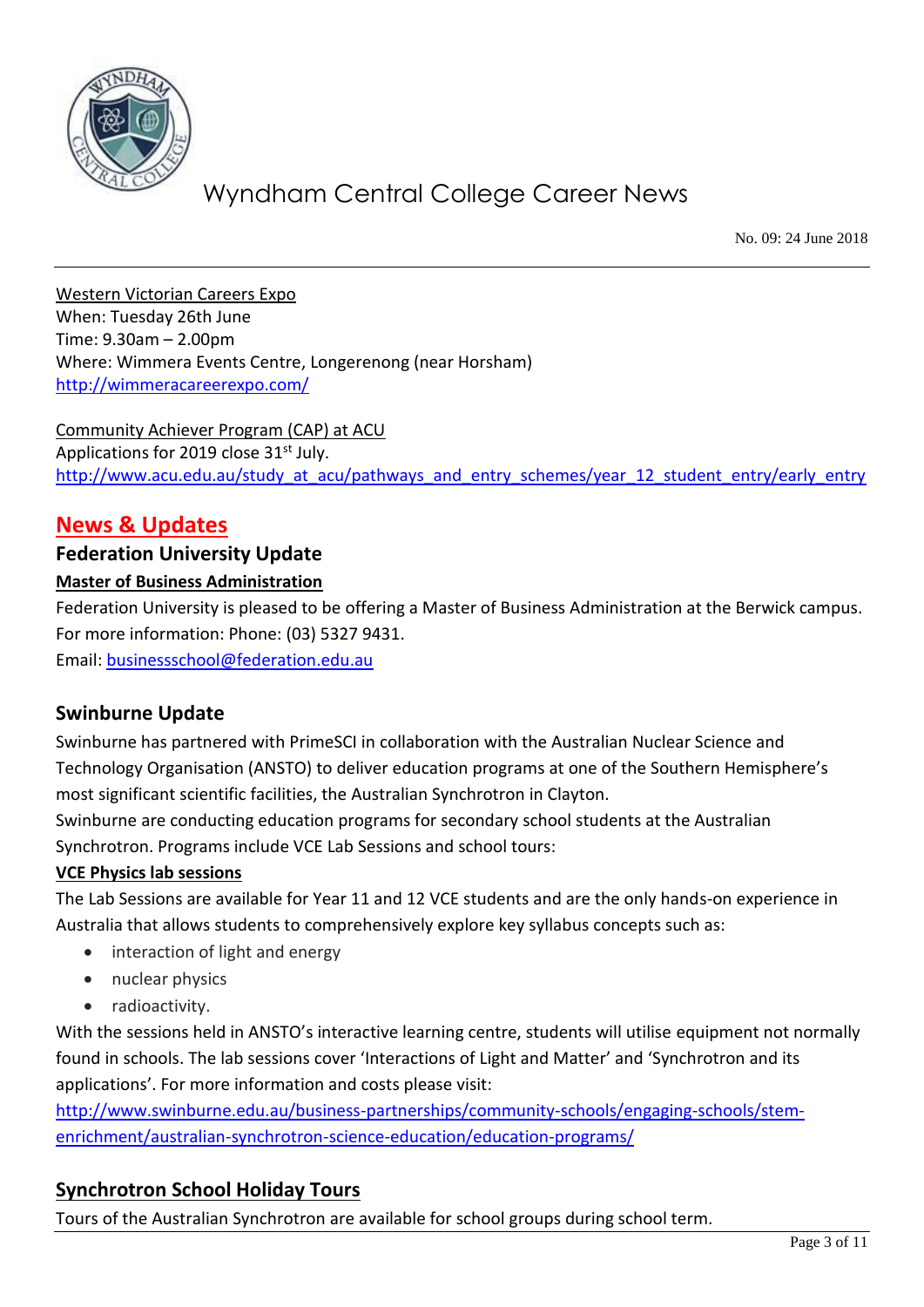

No. 09: 24 June 2018

When: Monday to Friday (subject to availability and only during the Victorian school terms) Time: 9.30am – 11am (or as arranged with individual schools).

#### **School holiday Science Experience at Swinburne**

Students in Years 9 and 10 are invited to visit Swinburne's campuses and conduct experiments in their specialised labs. When: 11 – 13 July 2018  $Time: 8.30$ am – 4pm daily Location: x2 days at Hawthorn campus and x1 day at Wantirna campus (return bus transfers from Hawthorn are included). Cost: \$195 per student for three-day program. For more information, visit: [http://www.swinburne.edu.au/resources/internet/marketing/docs/2018/conocophillips\\_science\\_experien](http://www.swinburne.edu.au/resources/internet/marketing/docs/2018/conocophillips_science_experience.pdf) [ce.pdf](http://www.swinburne.edu.au/resources/internet/marketing/docs/2018/conocophillips_science_experience.pdf)

#### **Melbourne University Update**

#### **Course Information Evenings**

The last two 'My Melbourne Future' course information sessions are coming up shortly.

These evenings are designed for prospective students and their families.

Dates:

- Engineering Tuesday 26th June
- Fine Arts Tuesday 26th June

Time: 6:30pm - 8:30pm

Location: The University of Melbourne,

Parkville Campus. To register visit:

[https://futurestudents.unimelb.edu.au/explore/events/victoria\\_and\\_interstate/victoria/my-melbourne](https://futurestudents.unimelb.edu.au/explore/events/victoria_and_interstate/victoria/my-melbourne-future?utm_source=outlook&utm_medium=email&utm_campaign=OA_NM_2018_SR_F2F_UoM_Yr10To12_MyMelbFuture&utm_content=careers_practitioners)[future?utm\\_source=outlook&utm\\_medium=email&utm\\_campaign=OA\\_NM\\_2018\\_SR\\_F2F\\_UoM\\_Yr10To1](https://futurestudents.unimelb.edu.au/explore/events/victoria_and_interstate/victoria/my-melbourne-future?utm_source=outlook&utm_medium=email&utm_campaign=OA_NM_2018_SR_F2F_UoM_Yr10To12_MyMelbFuture&utm_content=careers_practitioners) 2 MyMelbFuture&utm\_content=careers\_practitioners

#### **Become a 'Keeper for a Day'**

These school holidays you can discover what it's like to work at Werribee Open Range Zoo and become a Keeper for a Day.

When: 3rd, 5th, 9th & 11<sup>th</sup> of July.

Times: 9:30am to 3:30pm

Location: Werribee Open Range Zoo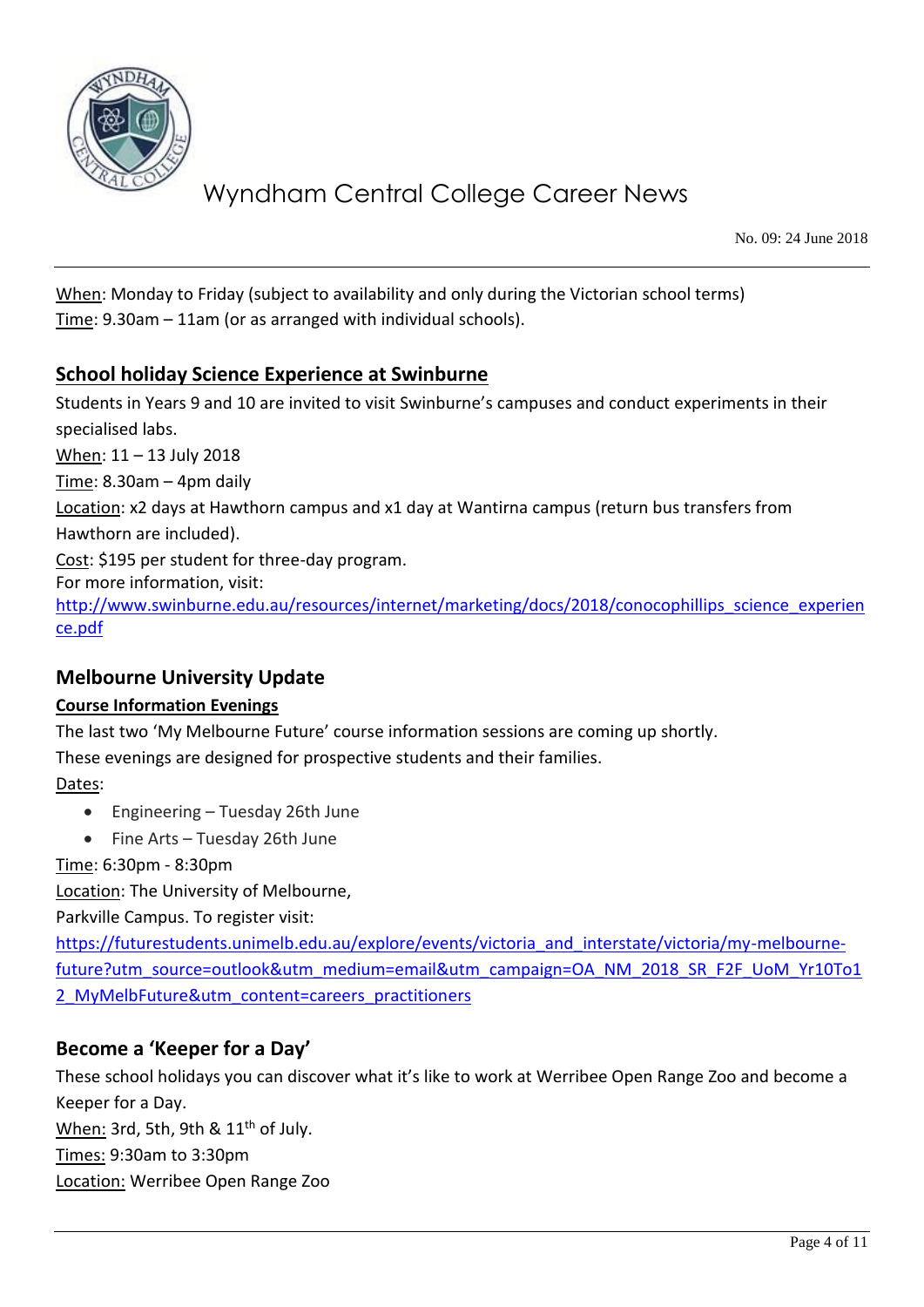

No. 09: 24 June 2018

Cost: \$115.00 per participant (\$103.50 for Zoo members). Please call (03) 9340 2788 to reserve your place. (Please note: Payment is required at time of booking, numbers are limited and bookings are not refundable).

<https://www.zoo.org.au/werribee/whats-on/keeper-for-a-day>

### **TIS (Tertiary Information Service)**

The Tertiary Information Service (TIS) is another resource for Year 12 students to gain information on; course types, application details, costs, and procedures for tertiary entrance. Presented by experts from Universities, TAFES and Independent Tertiary College, the TIS sessions are run in sixteen different locations across Victoria with several dates offered in one location.

**Tertiary Information Service Event (TIS) – Year 12 Students:** Thursday 19 July

#### **Quick Link!**

A great career profiling tool matching student's personality style with the most suited careers. This one is fast and easy to use and students can discover their natural strengths and talents and receive a career profile that provides valuable information to set them on the right path. Check it out! <http://www.mycareermatch.com.au/>

#### **Interested in joining the Police Force?**

The Victoria Police Academy is currently advertising and recruiting more than 3,000 police officers. Police Officers are the first responders to an incident, they usually work an 8-hour shift, during the day, afternoon or night. Job tasks as an officer are varied and interesting. However, there are important factors to consider before applying for a position in the police force. As paperwork forms court documents, it is a particularly important aspect of the role, so shifts include 1-2 hours of allocated time to complete and prepare necessary documentation. Another important factor to consider is that all officers are required to complete an initial 2-4 years as a general duties officer. This provides you with the necessary experience before entering a specialist area.

Comprehensive training and ongoing professional development is provided in this position, however it is helpful if you are; resilient, community minded, have good communication and writing skills, be of good character, a quick thinker and able to demonstrate empathy and take charge of a situation. To learn more and apply, visit:

<https://www.policecareer.vic.gov.au/police/apply-police-home>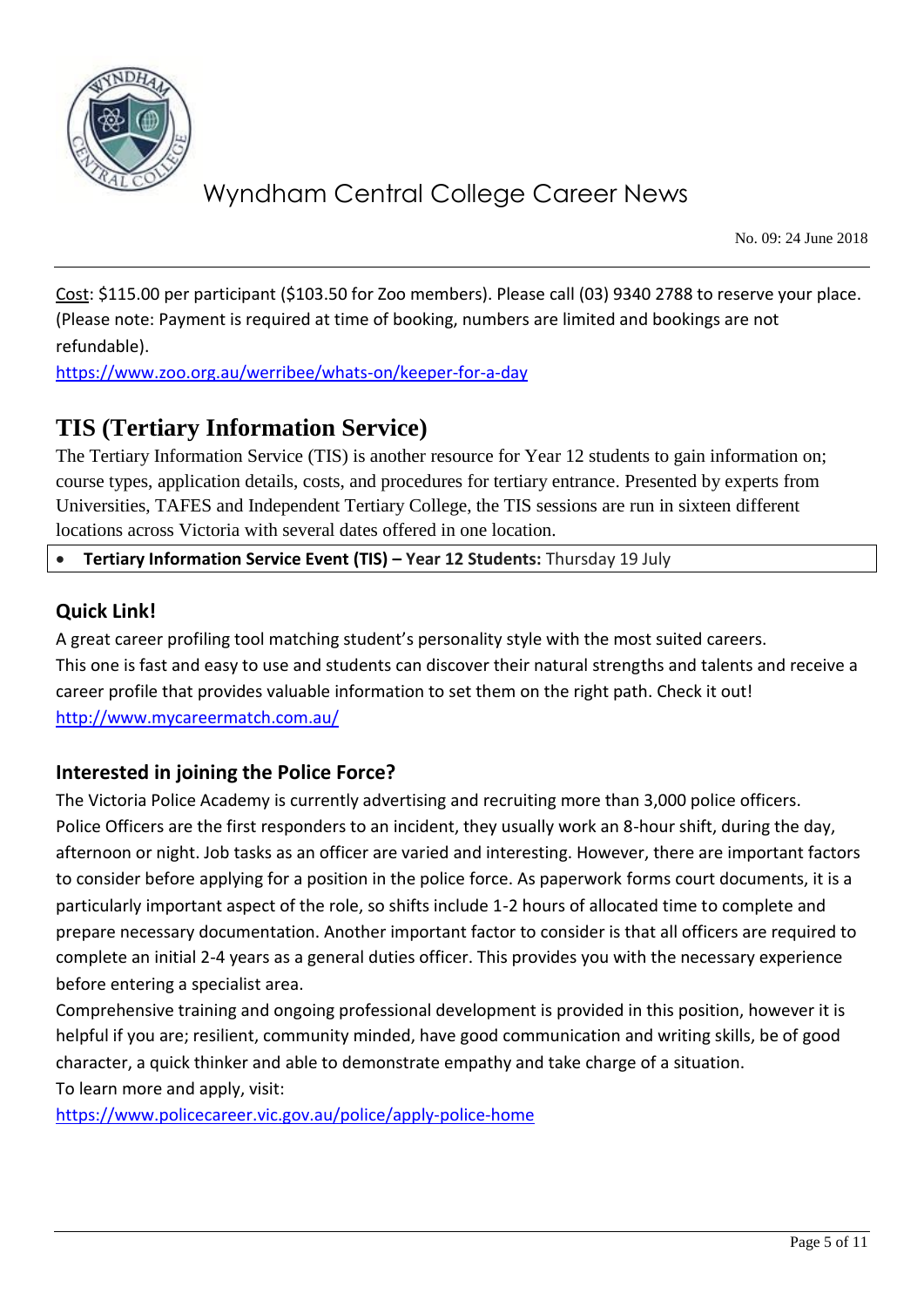

No. 09: 24 June 2018

### **Diploma of Teacher Education Preparation Course**

The Diploma of Teacher Education Preparation (Dip TEP) is a new course that has been developed as part of the Victorian Government's 'Excellence in Teacher Education Reforms', to ensure that disadvantaged and diverse educational experiences are not a barrier to capable and committed people who want to pursue a career in teaching.

This course is an accredited AQF5 level qualification aimed at students who do not initially meet the minimum ATAR for teaching, as well as mature aged career-changers. It is being delivered by three TAFEs during semester 2 this year – RMIT, Victoria Polytechnic (Victoria University) and Holmesglen Institute. The content is focused on learning about the education system, including a practical placement element where students will observe in the classroom and get a real taste for teaching, as well as a strong focus on developing the language, literacy and numeracy skills of students to prepare them for study at the higher education level. To learn more you can visit:<https://training.gov.au/Training/Details/22451VIC> . If you would like further information, please contact Stefanie Wale from the Department of Education and Training at

[wale.stefanie.s@edumail.vic.gov.au](mailto:wale.stefanie.s@edumail.vic.gov.au)

#### **Community Service as important as ATAR at ANU from 2020**

Australian National University are undertaking a significant overhaul of their admissions process with the design of a new scheme to be launched in 2020.

The aim of the scheme is to assess the whole person and school leavers will be asked to meet a minimum threshold of community service and extra-curricular activity such as working part-time, playing sport or volunteering in their community, on top of achieving the right score for their degree. To read more visit: <http://www.anu.edu.au/study/apply/new-admissions-for-2020/co-curricular-or-service-requirement> <http://www.anu.edu.au/study/apply/new-admissions-for-2020/co-curricular-or-service-requirement>

#### **Monash University Update**

Monash University are offering a new course in Criminology next year in 2019.

This **Bachelor of Criminology** will be full time over 3 years and part time equivalent.

The required ATAR is 75.00 and prerequisites are 25 in English 30 EAL (English as an additional language). Once completed, employment opportunities can include work in; Department of Justice, Federal Police, legal centres, Attorney General Department, government agencies, youth crime centres or the court system.

Students studying **Law at Monash** will have the opportunity to undertake a 19-week work placement in the new Monash Law Clinic opening in the CBD next year. The clinic provides free advice and assistance to those with financial difficulties and require legal assistance. Law students need to have completed certain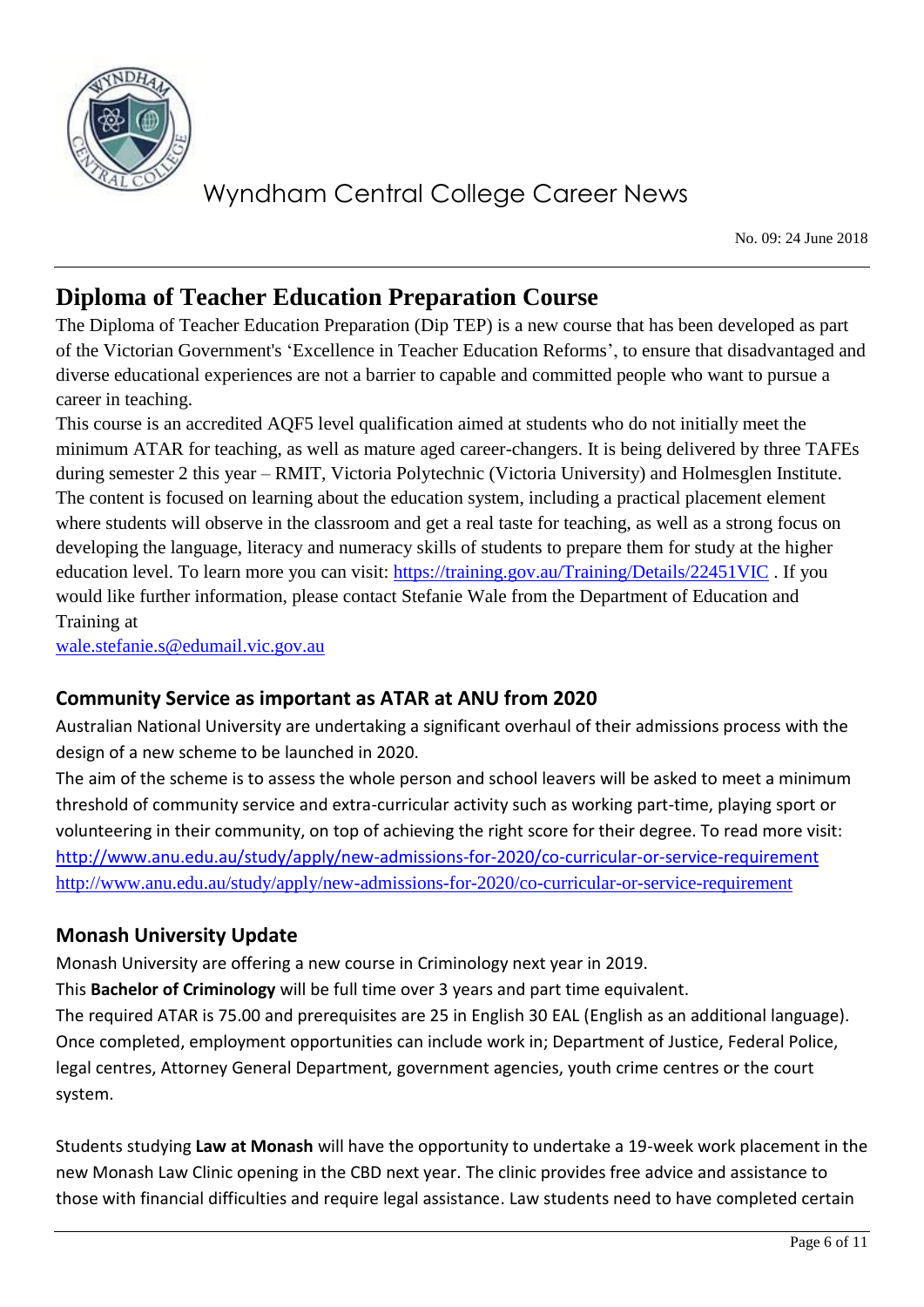

No. 09: 24 June 2018

units to begin practice in the clinic and places are limited. The law students do all the ground work and liaise with a supervising lawyer to look over and gain advice if required. Students will also appear in court on the client's behalf.

### **Industry Focus: Health - Nursing**

There are two levels of qualifications in nursing, **Enrolled Nurse (Division 2)** and **Registered Nurse (Division 1).** 

**Enrolled Nurses (EN)**, work under the direction and supervision of registered nurses, they assist with the provision of acute, preventative, curative and rehabilitative nursing care in hospitals, aged-care facilities, the community and other healthcare settings.

Enrolled Nurses may perform the following tasks:

- Assist with initial and ongoing health assessments and the maintenance of patients' health
- Observe, measure and record patients' conditions (e.g. temperature, pulse, respiration, blood pressure and blood sugar levels)
- Report changes in patients' conditions
- Attend to patients' hygiene and comfort by assisting with bathing, showering, dressing and bedmaking
- Assist patients with meals when required
- Assist patients with rehabilitation exercises and programmes
- Assist in the care of wounds
- Assist in emergency situations
- Assist in providing education on health and lifestyle issues
- Maintain a safe environment for patients and assist with the prevention of injuries
- Administer medicines and other prescribed medical treatments to patients, in accordance with relevant legislation.

Enrolled Nurses may be required to work shifts involving nights, weekends and public holidays. To become an Enrolled Nurse, you usually have to complete a VET qualification in nursing (Enrolled/Division 2 Nursing).

**A Registered Nurse (RN)** can hold a more senior position where they oversee, assess, plan, provide and evaluate preventative, curative and rehabilitative care for patients, clients and residents in a wide variety of settings.

Registered nurses may perform the following tasks:

Provide physical and technical nursing care and support for patients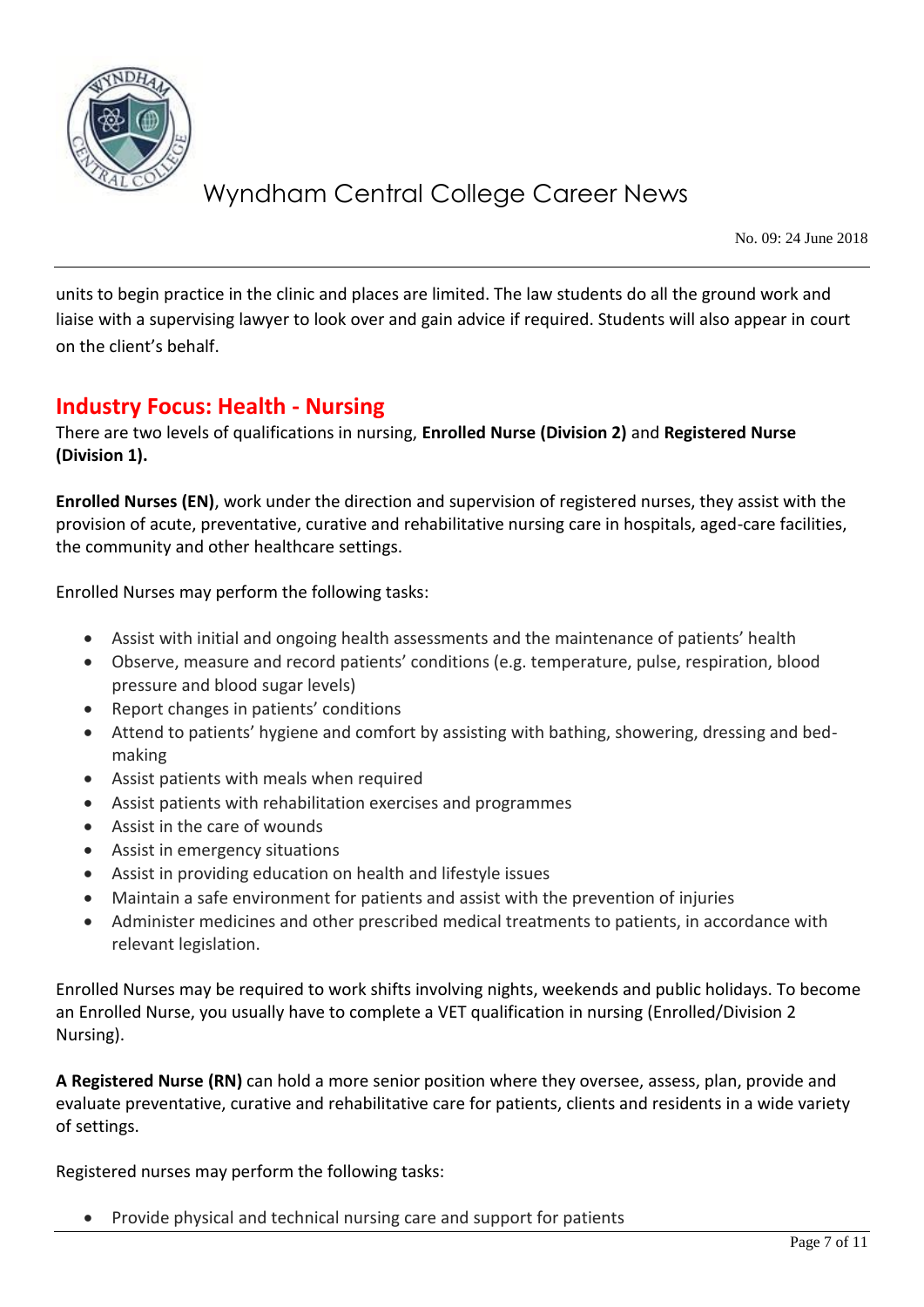

No. 09: 24 June 2018

- Provide emotional and psychological support and health information to patients and their families
- Supervise or carry out nursing care of patients
- Observe, monitor, assess, report and document patients' conditions and responses to treatment
- Administer medicines and other prescribed medical treatments to patients, in accordance with relevant legislation
- Monitor and adjust medical equipment used in patient care and treatment, which can be highly technical and complex
- Prepare patients for surgical operations, assisting with surgical procedures and the provision of post-operative care, such as wound care and nutritional management
- Plan and provide rehabilitative care of patients, including discharge planning and care
- Provide first aid, perform routine physical examinations, give advice about health matters and maintain sickness and accident records (where employed by large industrial or commercial organisations)
- Contribute to the clinical training of nursing and midwifery students
- Supervise nursing support staff and other hospital staff.

There are post-graduate courses available in a range of specialty areas which cover; emergency, trauma, mental health, aged care, palliative care, cancer/oncology, critical care, perioperative, pediatric, community health, rural and remote health as well as policy, research, management, education and workplace health and safety. There are also courses available in management and education.

Registered Nursing specialisations include:

- Community Health Nurse (community health care, health counselling with a health promotion focus)
- Mental Health Nurse (nursing care to patients undergoing psychological and emotional treatment in hospitals, clinics and homes)
- Nurse Educator (assists with the design, implementation and assessment of education programmes)
- Nurse Practitioner (has highly developed skills and knowledge in a specialty field e.g. wound care, sexual health or aged care)
- Nurse Researcher (conducts research into nursing and health issues)
- Clinical Nurse Specialist (an RN who has demonstrated competency in advanced practice or has developed competency in an area of specialisation)
- Practical Nurse (employed by general practitioners to conduct general treatments. Can also work in disease management, health promotion and perform other general practice duties).

To become a registered nurse, you usually have to study nursing at university. To gain entry into these courses you will need to have completed VCE with prerequisite subjects, or assumed knowledge in one or more of English, mathematics, biology, physics and chemistry.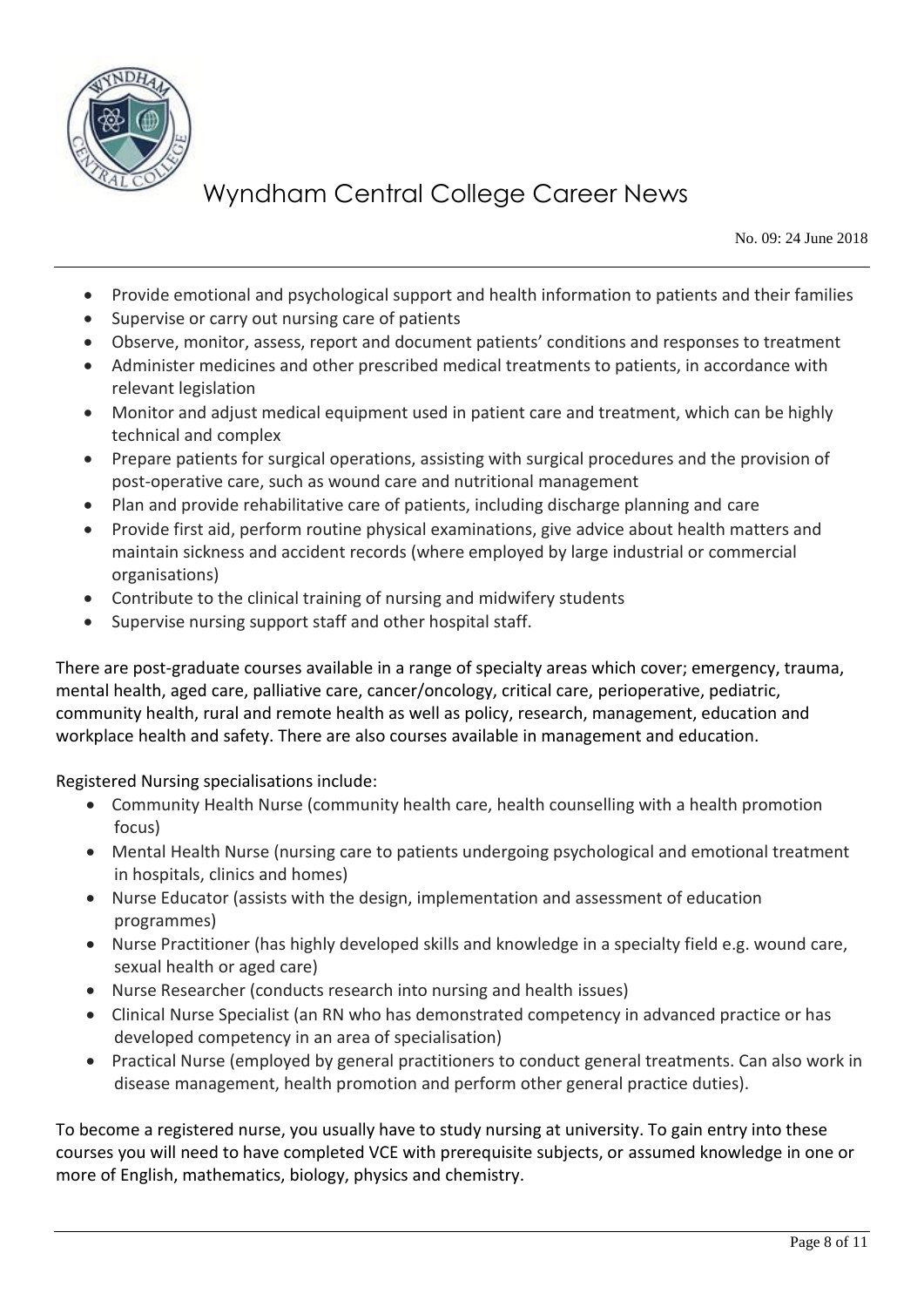

No. 09: 24 June 2018

The following table provides an overview of the Bachelor Degree's for Registered Nursing and VET courses for Enrolled Nursing:

| Institution                     | <b>Bachelor Degree's</b>                                         | <b>ATAR</b> |
|---------------------------------|------------------------------------------------------------------|-------------|
| <b>Victoria University</b>      |                                                                  |             |
| <b>City Flinders, Footscray</b> | Bachelor of Nursing: 3 years' minimum duration (Chancellor's     | 90.00       |
| <b>Nicholson, St Albans</b>     | Scholarship)                                                     |             |
|                                 |                                                                  |             |
| <b>St Albans</b>                | Bachelor of Midwifery/Bachelor of Nursing: 4 years minimum       | 73.75       |
|                                 | duration                                                         |             |
|                                 | Bachelor of Nursing: 3 years minimum duration                    | N/A         |
| <b>Monash University</b>        |                                                                  |             |
| Clayton                         | Nursing (Indigenous Entry): Bachelor of Nursing: 3 years minimum | <b>RC</b>   |
|                                 | duration                                                         |             |
|                                 | Master of Nursing Practice: 2 years minimum duration (Graduate   | <b>RC</b>   |
|                                 | Entry)                                                           |             |
| Clayton, Peninsula              | Bachelor of Nursing: 3 years minimum duration                    | 70.50-      |
|                                 |                                                                  | 75.30       |
|                                 | Bachelor of Nursing - Scholars Program: 3 years minimum          | $90.00+$    |
|                                 | duration                                                         |             |
| Peninsula                       | Bachelor of Nursing and Bachelor of Midwifery (Honours): 4 years | 85.15       |
|                                 | minimum duration                                                 |             |
| <b>CQ University</b>            |                                                                  |             |
| <b>Distance Education</b>       | Bachelor of Nursing: 3 years minimum duration                    | 61.85       |
| <b>Charles Sturt University</b> |                                                                  |             |
| Albury-Wodonga                  | Bachelor of Nursing: 3 years minimum duration                    | 70.00       |
| <b>Deakin University</b>        |                                                                  |             |
| <b>Geelong Waterfront</b>       | Bachelor of Nursing: 3 years minimum duration                    | 54.00-      |
| <b>Campus, Melbourne</b>        |                                                                  | 65.00       |
| <b>Burwood Campus,</b>          | Bachelor of Nursing/Midwifery: 4 years minimum duration          | 74.65-      |
| <b>Warnambool Campus</b>        |                                                                  | 87.50       |
|                                 | Bachelor of Nursing/Psychological Science: 4 years minimum       | $72.20 -$   |
|                                 | duration                                                         | 83.70       |
| <b>Melbourne Burwood</b>        | Bachelor of Nursing (Clinical Leadership): 3 years minimum       | 83.80       |
| <b>Campus</b>                   | duration                                                         |             |
|                                 | Bachelor of Nursing/Public Health and Health Promotion: 4 years  | 76.60       |
|                                 | minimum duration                                                 |             |
| <b>Federation University</b>    |                                                                  |             |
| Berwick, Ballarat, Berwick,     | Bachelor of Nursing: 3 years minimum duration                    | N/A         |
| <b>Gippsland, Mount Helen</b>   | Bachelor of Nursing (Accelerated Program): 2 years minimum       | N/A         |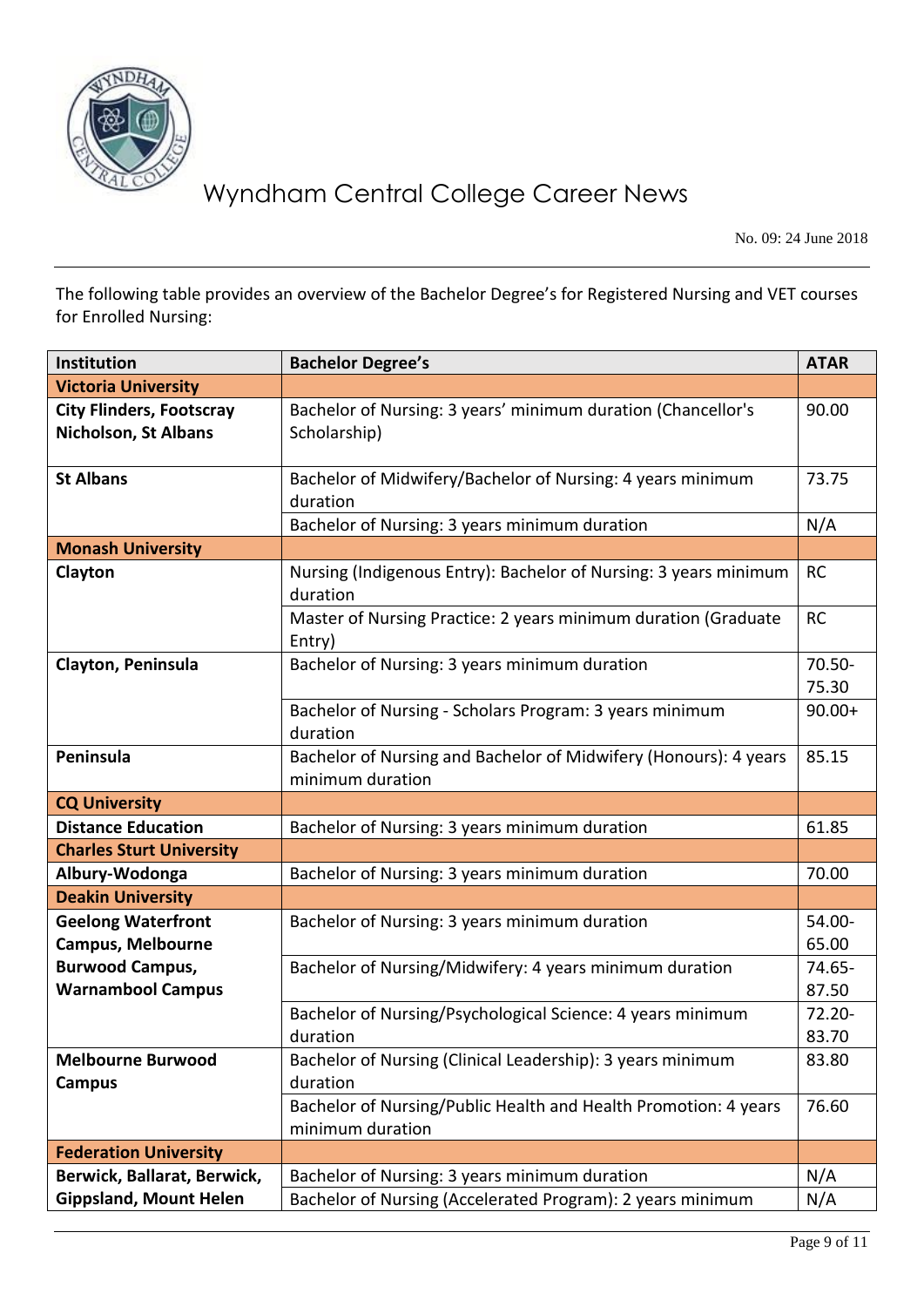

No. 09: 24 June 2018

| (Ballarat)                                      | duration                                                                       |           |
|-------------------------------------------------|--------------------------------------------------------------------------------|-----------|
| <b>Holmesglen Institute</b>                     |                                                                                |           |
| <b>Moorabbin</b>                                |                                                                                | 56.35     |
|                                                 | Bachelor of Nursing: 3 years minimum duration                                  |           |
| <b>Swinburne University of</b>                  |                                                                                |           |
| <b>Technology</b><br><b>Hawthorn</b>            | Bachelor of Nursing (Degree): 3 years minimum duration                         | 60.55     |
| <b>LaTrobe University</b>                       |                                                                                |           |
|                                                 |                                                                                |           |
| Albury-Wodonga, Bendigo,<br>Melbourne, Mildura, | Bachelor of Nursing: 2 years minimum duration ((Enrolled Nurse                 | N/A       |
| Shepparton                                      | Entry)                                                                         | <b>RC</b> |
|                                                 | Bachelor of Nursing: 2 years minimum duration (Graduate Entry)                 | $52.35 -$ |
|                                                 | Bachelor of Nursing: 3 years minimum duration                                  | 55.00     |
| <b>Bendigo, Melbourne</b>                       | Bachelor of Nursing/Bachelor of Midwifery: 4 years minimum                     | 81.85-    |
|                                                 | duration                                                                       | 86.25     |
| <b>ACU</b>                                      |                                                                                |           |
| <b>Ballarat, Melbourne</b>                      | Bachelor of Nursing: 3 years minimum duration (First Year Entry)               | $58.55 -$ |
|                                                 |                                                                                | 80.55     |
|                                                 | Bachelor of Nursing: 2 years minimum duration (Second Year                     | <b>RC</b> |
|                                                 | Entry)                                                                         |           |
| <b>Melbourne</b>                                | Bachelor of Nursing/Bachelor of Business Administration                        | 61.35     |
| <b>Ballarat</b>                                 | Bachelor of Nursing/Bachelor of Paramedicine: 4 years minimum<br>duration      | 73.80     |
| <b>RMIT University</b>                          |                                                                                |           |
| <b>Bundoora</b>                                 | Bachelor of Nursing: 3 years minimum duration (Health                          | 65.25     |
|                                                 | Professional)                                                                  |           |
| Institution                                     | <b>VET Course</b>                                                              |           |
| <b>Swinburne University of</b>                  |                                                                                |           |
| <b>Technology</b>                               |                                                                                |           |
| (Wantirna)                                      | Diploma of Nursing (Enrolled-Division 2 nursing): 1.5 year<br>minimum duration | N/A       |
| <b>Victoria University</b>                      |                                                                                |           |
| <b>St Albans / Werribee</b>                     | Diploma of Nursing: 2 years minimum duration                                   | N/A       |
| <b>Box Hill Institute</b>                       |                                                                                |           |
| Box Hill, City, Lilydale                        | Diploma of Nursing: 1.5 year minimum duration                                  | N/A       |
| <b>Chilsholm Institute</b>                      |                                                                                |           |
| <b>Berwick, Frankston</b>                       | Diploma of Nursing : 1.5 year minimum duration                                 | N/A       |
| <b>Goulburn Ovens Institute of</b>              |                                                                                |           |
| <b>TAFE</b>                                     |                                                                                |           |
| Benalla, Seymour,                               | Diploma of Nursing (Enrolled/Division 2 nursing): 1.5 year                     | N/A       |
| Shepparton, Wangaratta                          | minimum duration                                                               |           |